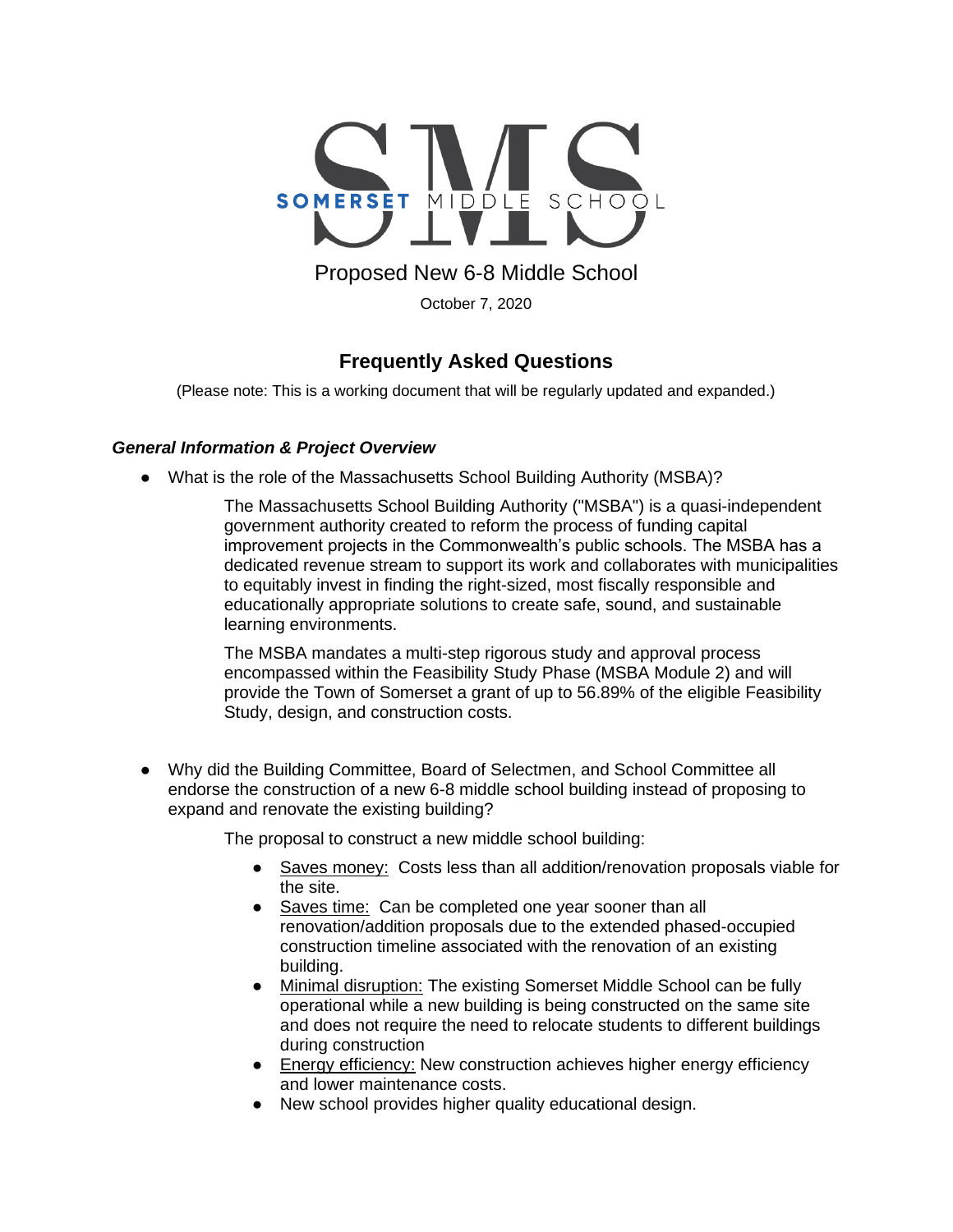The proposed enrollment is 590 students in grades 6-8. This enrollment was determined by the Massachusetts School Building Authority based on their analysis during the Module 1: Eligibility Period.

What are some of the existing building challenges?

The existing middle school building has been well-maintained but has been heavily used over the past 50+ years…

Below is a sampling of the numerous deficiencies the administration, faculty, staff, and students are working with each day.

## *Educational Deficiencies:*

- Lack of Special Education Space
- Lack of small group work, study, and testing areas
- Lack of educational space for team teaching and collaboration
- Undersized general education classrooms
- Lack of integrated hands-on project labs
- Lack of collaborative learning spaces
- Science labs do not meet state educational standards and guidelines
- "Open Concept" classrooms 6th grade wing
- Poor and/or ineffective acoustics
- Undersized Student Commons/Dining

## *Code Compliance Deficiencies:*

- Non-compliant Toilet Rooms All bathrooms need complete reconstruction due to non-compliant conditions (entry doors too narrow - 24" wide, no HC toilet stalls, no handicap urinals, no handicap sinks or accessories, no handicap floor clearances/turning radius, etc.)
- Total plumbing fixture counts do not meet state plumbing regulations
- Non-compliant ramps (slope, landing size, handrails, projections, doors adjacent to and directly off slope); requires complete reconstruction of ramp and entry doors and rooms
- No accessible seating in assembly spaces (Gymnasium, Auditorium, Lecture Hall, etc.)
- Non-compliant drinking fountains
- Non-compliant door hardware and classroom entries
- Non-compliant gymnasium locker rooms and showers

#### *Exterior Envelope Deficiencies:*

- "Post-war boom" resulted in lightweight, less expensive school construction practices that did not have the physical longevity as their predecessors.
- No insulation in the existing exterior wall assembly
- Existing exterior envelope does not meet the state energy code requirements
- Exterior masonry cracking due to the lack of construction control joints and expansion joints
- Original, non-compliant, single-pane exterior window systems
- Water infiltration behind existing masonry walls has caused cracking in numerous locations resulting from freeze-thaw.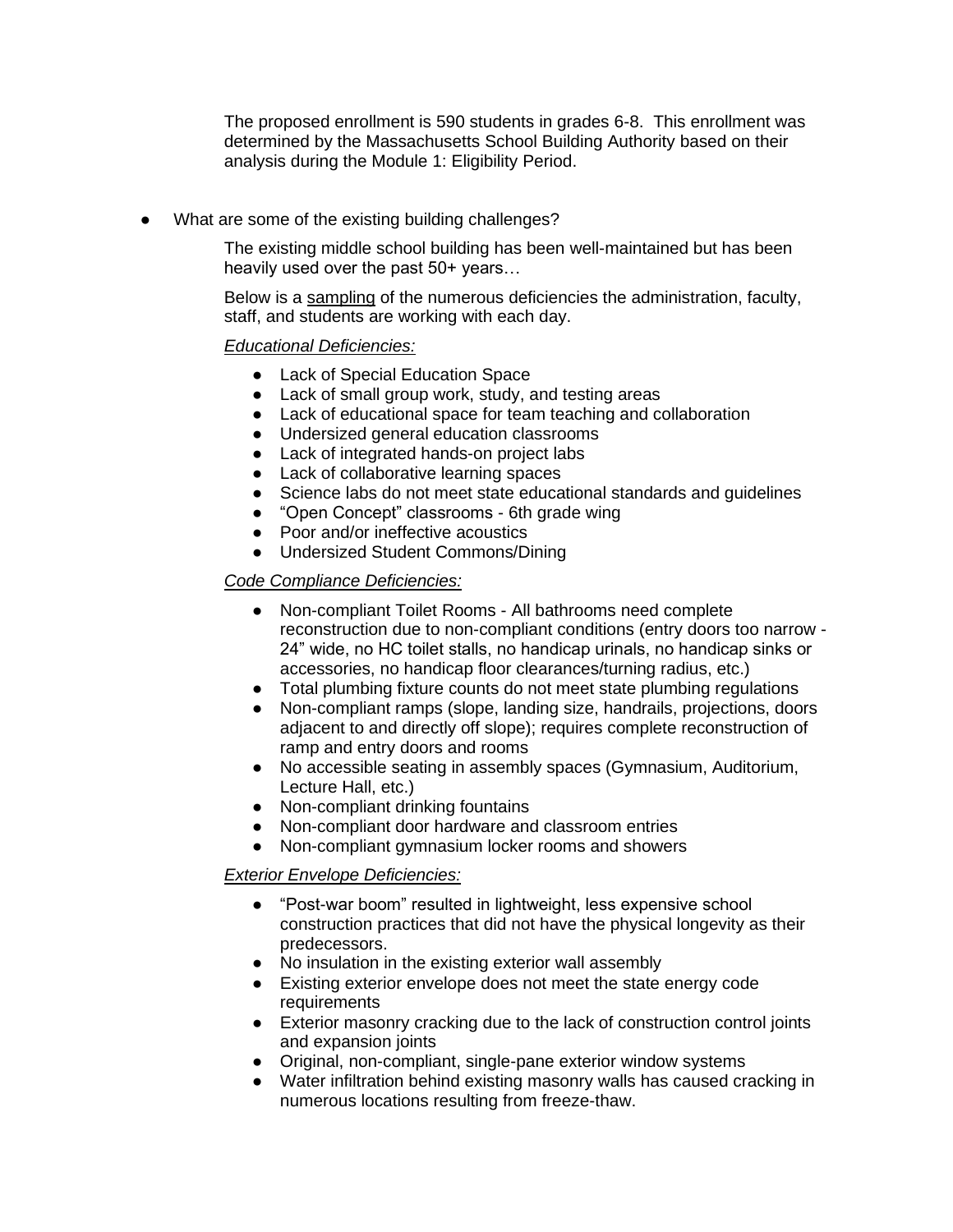- Rusting and movement of existing steel lintels have compromised the existing masonry wall in numerous locations.
- Water infiltration resulting from deteriorated wall/roof flashings, roof membrane seams, failed sealant, and standing water

#### *Building Systems Deficiencies:*

- Boilers, unit ventilators, exhaust fans, rooftop air handling units, water service, plumbing fixtures, sanitary, waste, and vent piping have all outlived their serviceable life expectancy and should be replaced.
- What options have been studied?

24 design options were developed and evaluated over the course of the Feasibility Study, exploring various projects, including: a base repair option (code required upgrades), 5-8 grade structure options, 6-8 grade structure options, renovation/addition options, and all new construction options. The Somerset Middle School Building Committee focused on the following criteria when developing and evaluating the options: educational benefits, cost, minimal disruption during construction, sustainability/energy efficiency, community access, and transportation.

● What are the safety and security measures included in the proposed project?

The proposed design includes numerous Passive and Active safety and security measures.

Passive design strategies include, for example: a welcoming and controlled site entrance, clearly delineated site signage, easily identifiable vehicular and pedestrian pathways, ample and appropriately located parking, easily identifiable building entrance, direct views from key building locations to the site, controlled access points, low-height exterior landscaping, interior passive observation, strategic placement of interior and exterior windows, and appropriately-sized corridors, among many others.

Active design strategies include, for example: video surveillance, access controls (card readers), closed circuit television (CCTV), intrusion detection system, emergency command centers, electrified door systems, door monitoring systems, and secure entry sequences.

All aspects of the above strategies will be included in the proposed project.

Who is the Owner's Project Manager (OPM) and Designer/Architect for the project?

The Somerset Middle School Building Committee (SMSBC) and the Massachusetts School Building Authority (MSBA) selecte[d](http://daedalusprojects.com/) **CGA Project Management** to serve as the Owner's Project Manager (OPM) for the Somerset Middle School Building Project. The OPM provides project management guidance throughout the life of a public school project. Massachusetts General Law (MGL) requires that an OPM is contracted for any public building project where services are estimated to exceed \$1.5 million.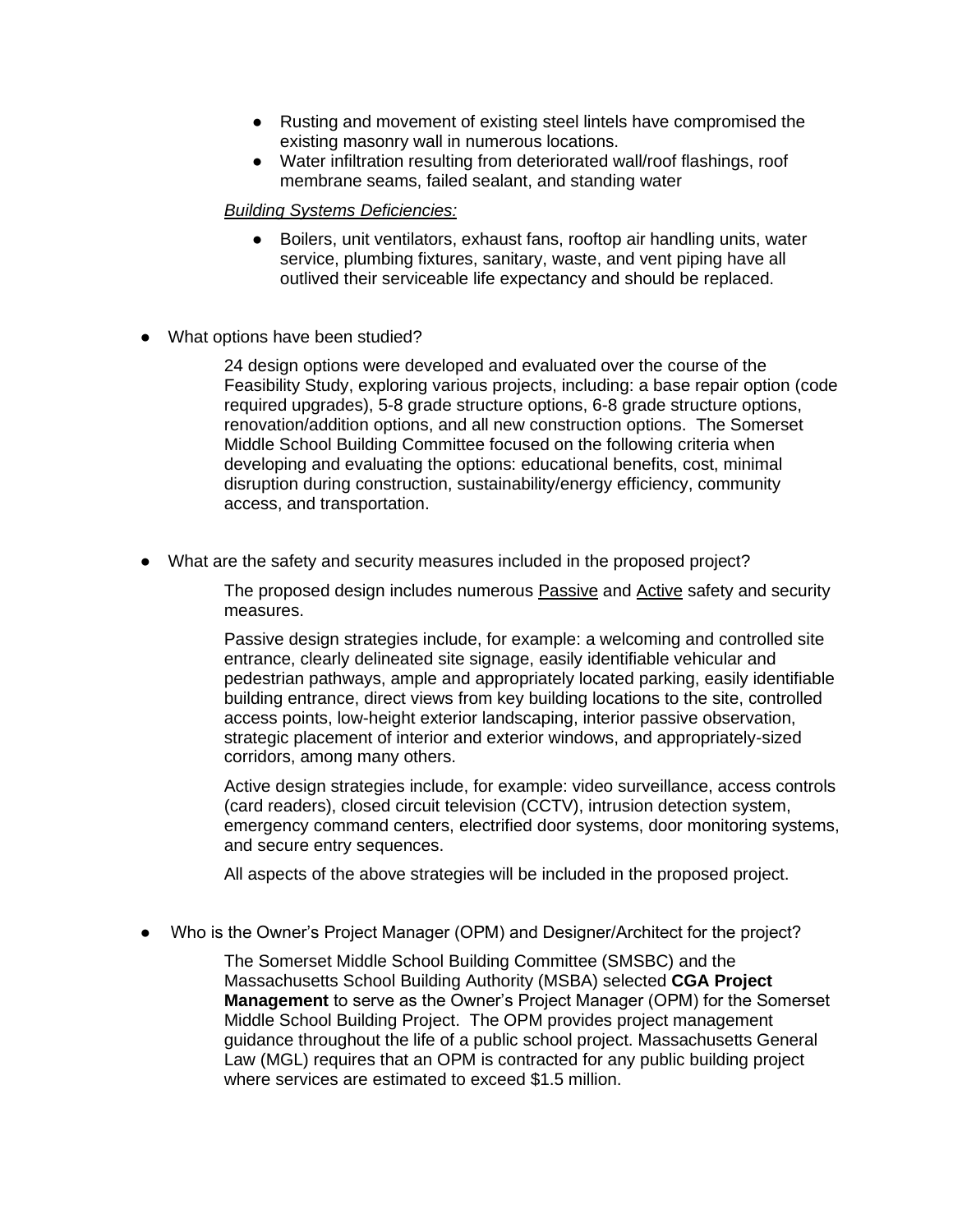The Somerset Middle School Building Committee (SMSBC) and the Massachusetts School Building Authority (MSBA) selecte[d](http://daedalusprojects.com/) **Ai3 Architects** to serve as the Designer for the Somerset Middle School Building Project.

● Who is on the Somerset Middle School Building Committee (SMSBC) and when does the Committee meet?

The Somerset Middle School Building Committee guides all aspects of the project including design, schedule, budget, and construction. This body approves any decisions prior to seeking Board of Selectmen approval. The SMSBC meets monthly and more regularly, if necessary. The SMSBC is the primary body overseeing the project from conceptual design through final occupancy of the completed building project and final project closeout. The SMSBC members and meeting schedule can be found on the Somerset Middle School Building Project website:

[http://www.somersetschools.org/District-Info/Somerset-Middle-School-Building-](http://www.somersetschools.org/District-Info/Somerset-Middle-School-Building-Project/index.html)[Project/index.html](http://www.somersetschools.org/District-Info/Somerset-Middle-School-Building-Project/index.html)

## *Project Timeline*

- What is the project timeline?
	- The current schedule for the all new 6-8 middle school project is:
		- Somerset Submitted a Statement of Interest (SOI) to the MSBA March 2017
		- MSBA invited the Town to prepare a Feasibility Study October 2018
		- Completion of MSBA Module 1: Eligibility Period *June 2019*
		- Completion of MSBA Module 2: Selection of the Project Team (OPM & Designer) - *Summer 2019*
		- Completion of MSBA Module 3: Feasibility Study (FS) May 2020
		- Completion of MSBA Module 4: Schematic Design (SD) *February 2021*
		- **Town Meeting / Town-wide Vote May 2021**
		- Completion of MSBA Module 6: Design Development and Construction Documents - *May 2022*
		- Bidding Phase *Summer 2022*
		- Construction of the New 6-8 Middle School *Summer 2022-Summer 2024*
		- Occupancy of the New 6-8 Middle School September 2024
		- Demolition of the existing middle school building and completion of the remaining site construction – *Fall 2024-Summer 2025*
- How is the technology incorporated into the design of the new building?
	- Educational Technology in every classroom
	- $\circ$  Incorporate components of a virtual experience to any space within the educational environment.
	- Opportunity to design classrooms and labs that include opportunities for students to participate in experiential learning that replicates the most important experiences in Science, Technology, Engineering, Arts, and Math
	- $\circ$  The forward-thinking middle school environment can provide a blueprint for how all of the emerging virtual technologies can be incorporated to create a flexible, evolving environment that addresses all of the human senses.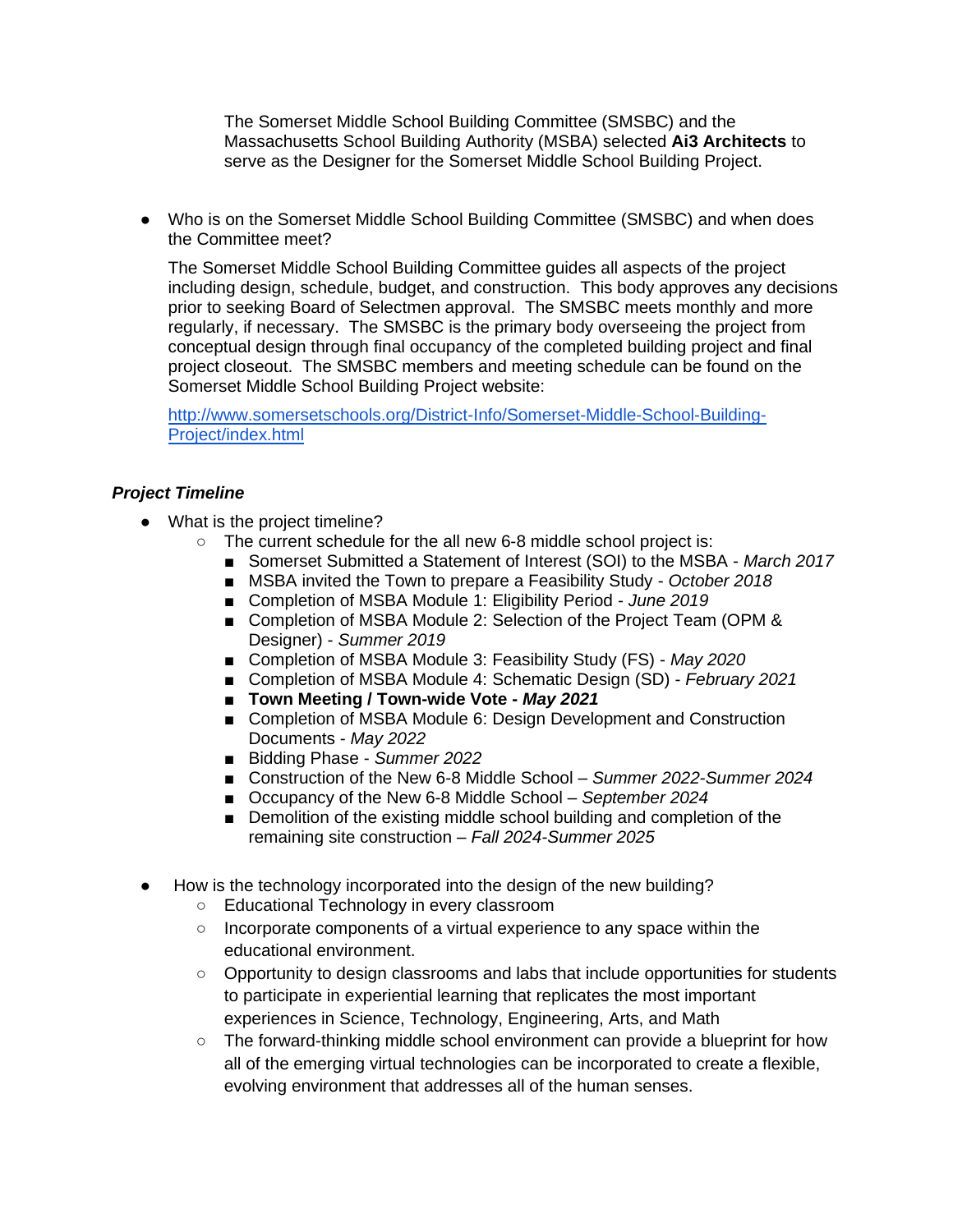- Advanced resources and experiences in the areas of media arts, graphic arts, and engineering can become a seamless part of the student's everyday activities, as technology allows us to integrate these resources into all areas.
- Capitalize on integrated technology by creating team areas that organize the hands-on project space, student exhibit areas, art and engineering technology labs, and dedicated classrooms into a contiguous and transparent environment.
- $\circ$  This team environment will include technology for the continuous display, exhibit, and expression of student work; allowing the creation of a living, evolving, inspiring, and personalized environment for interdisciplinary instruction.
- Technology integration also includes active security design strategies (as described above) including, for example: video surveillance, access controls (card readers), closed circuit television (CCTV), intrusion detection system, emergency command centers, electrified door systems, door monitoring systems, and secure entry sequences.
- What is the anticipated disruption to the students during construction and how will the District and Project Team minimize the disruption?

The safety of students, faculty, and staff and minimization of disruption are the project's highest priorities. During construction, the Town Officials, School Administration, Professional Team, and the General Contractor will continuously plan and monitor the educational environment and safety of the students, faculty, and staff.

A representative from CGA Project Management (the Owner's Project Manager) will be present on site and involved in all aspects of the planning and construction phase. Prevention of any disruption starts with proper planning, including: regular communication with school administrators, logistical planning for safe flow of students/staff through the building and site, segregation of construction activities from the operating school, and continuous monitoring of air quality.

• What happens if the debt exclusion vote DOES NOT pass in May 2021?

If the Town of Somerset voters do not vote to fund the proposed 6-8 middle school in May 2021, Somerset will not be eligible to receive the \$30-35 million in state aid offered by the MSBA. While the MSBA will spend the days following the failed vote reviewing options with the Town, the Town will be required to withdraw from the MSBA Grant program. Somerset can choose to request to reenter the Grant program, but will have to await a second invitation from the MSBA to enter the Feasibility Study phase of the MSBA's process; an invitation that took more than four years for the initial round.

● What happens if the debt exclusion vote DOES pass in May 2021?

The project scope and size was defined early in the Schematic Design phase as 124,200 gross square feet.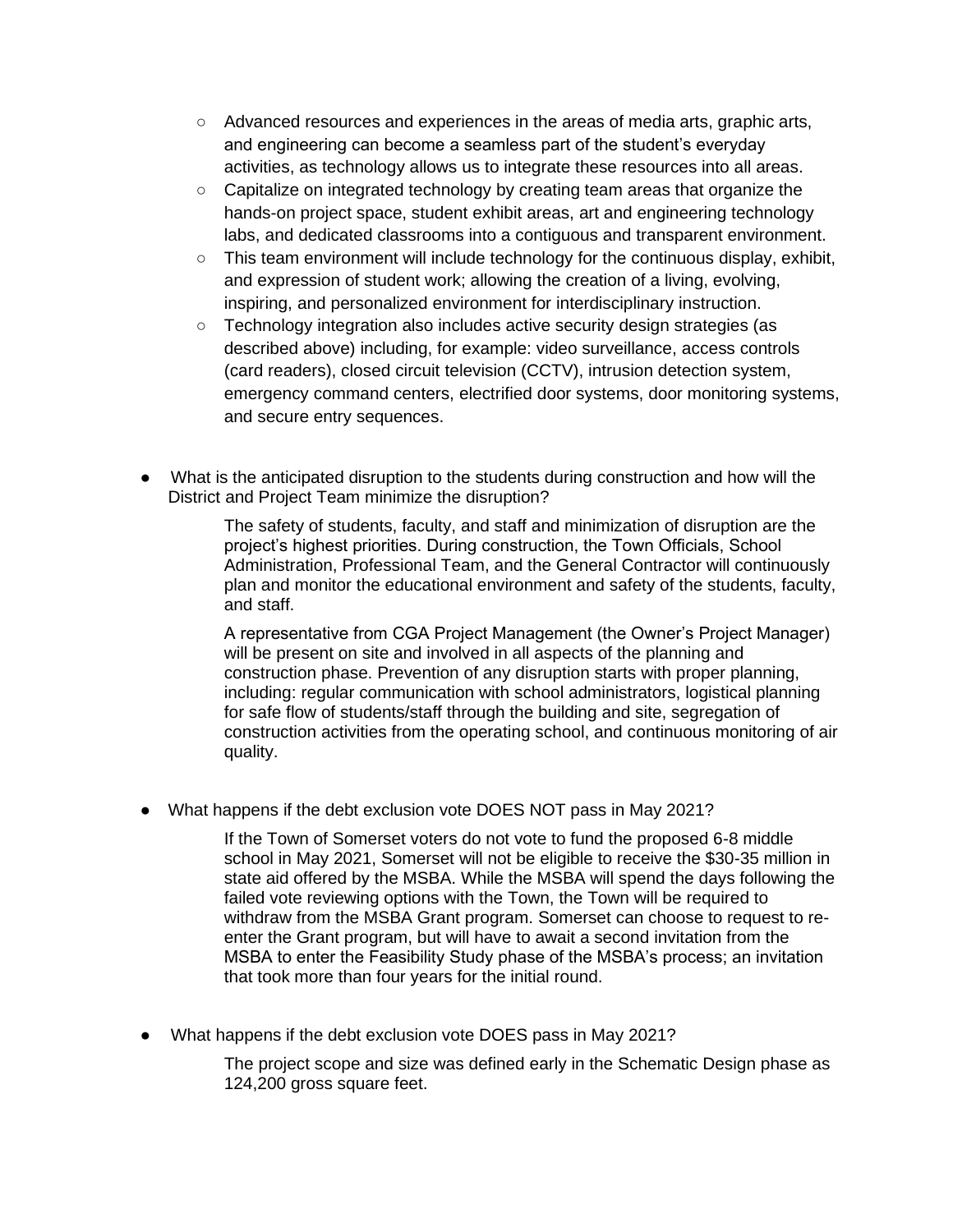The Total Project Budget and Construction Budget will be defined at the end of Schematic Design (February) and prior to Town Meeting/Vote as part of an independent construction cost estimating process.

The next step, following a successful vote, is entering into the MSBA's Module 6: Project Scope and Budget. This MSBA module/phase is when the Town enters into the second contractual partnership with the MSBA that outlines the agreed upon project scope and budget.

- What are the educational benefits associated with the proposed middle school project?
	- Improved acoustics, daylighting, ventilation, indoor air quality, and views to nature all proven to improve health, thinking, and performance of students and staff*. (T.M. Chan - Harvard School of Public Health)*
	- Better use of space through the integration of Learning Commons and Collaboration Spaces, appropriate size and quantity of both General Education and Special Education classrooms to support 21st Century learning
	- Access to modern educational technology
	- State-of-the-Art Performance Auditorium and Music Spaces
	- Integrated grade-level Project Labs
	- Leverage the site topography to create expanded outdoor educational and performance spaces. Outdoor experiences have been proven to be the most beneficial; studies have shown that any exposure to nature can promote positive mental health.
	- Integration of varying sizes of educational and support spaces and amenities
	- Universally accessible building and amenities
	- Building as a teaching tool; building systems
- What are the community benefits associated with the proposed middle school project?
	- Integration of the recently updated Town-wide Economic Master Plan
		- New, renovated, and expanded playfields for community and school use
		- New on-site walking trails, pathways, and integrated fitness stations
		- Connection of off-site bike lanes (South Coast Bikeway along Read Street)
		- Community use of new building (Auditorium, Gymnasium / Fitness, Student Commons, and Library Media Center)
		- Integration of Future Community Gardens/Greenhouse
	- New roadways, sidewalks, parking, etc. as part of the renovation of the entire site
	- Expanded and re-configured parking for better efficiency and access to the new building and playfields
	- Resolution to existing parent drop-off and pick-up challenges separation of bus, vehicular, and pedestrian activity
	- Universally accessible site, playfields, and building
	- Positive contributions to sustainability & climate change goals
		- Renewable energy